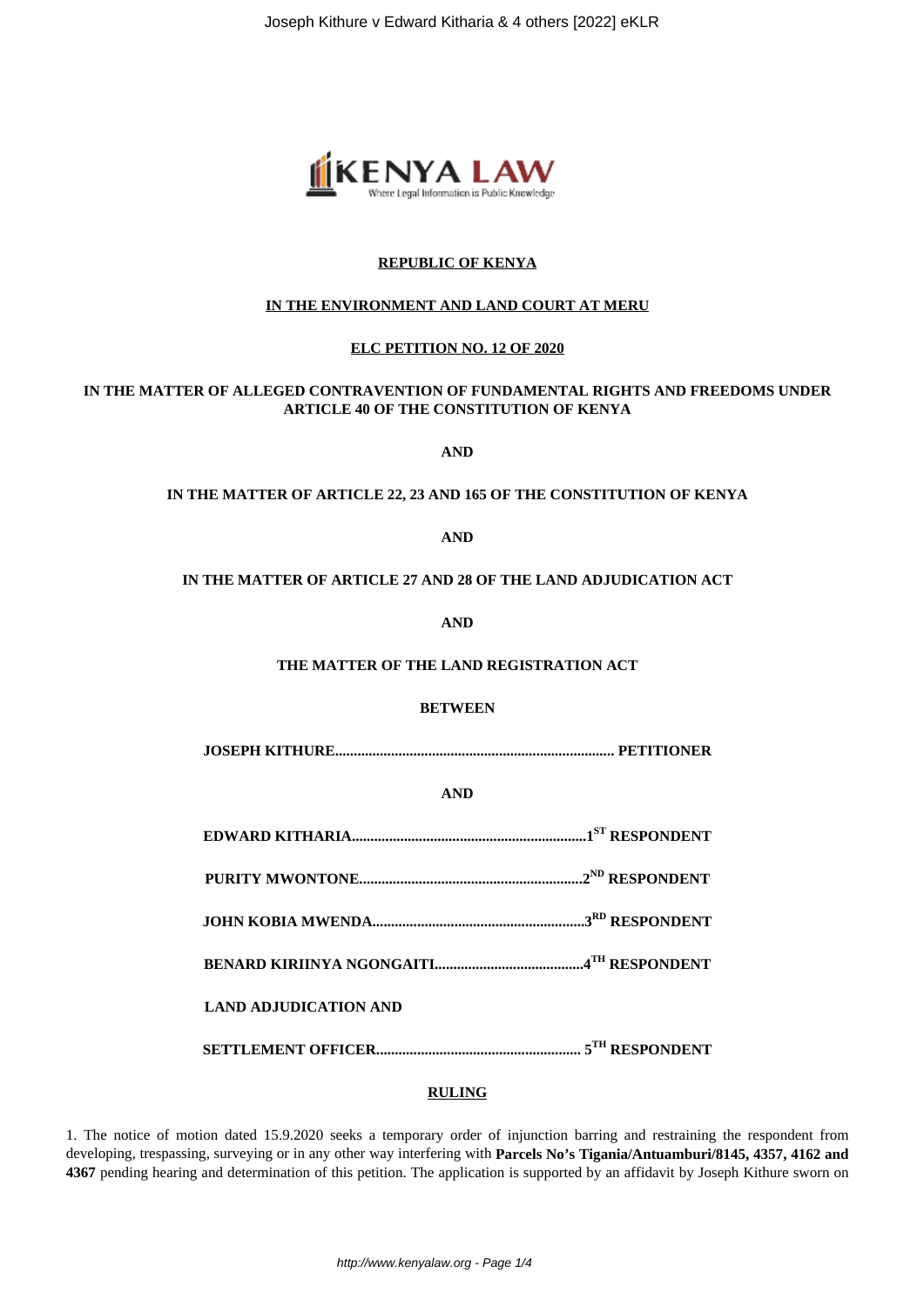the even date.

2. The grounds upon which the application is brought are that, the petitioner is the original owner and occupier of the parcel of land **L.R Tigania/Antuamburi/5449**, whereof a portion was curved out by the 1<sup>st</sup> respondent in collusion with the 5<sup>th</sup> respondent leading to objection **No's 1023, 1924, 1925 and 2254** which were determined on 11.6.2010.

3. The petitioner states no appeal was lodged against the ruling. However the  $1<sup>st</sup>$  and  $2<sup>nd</sup>$  respondents colluded with the  $5<sup>th</sup>$ respondent to make illegal changes on the survey maps include **Parcels No's 8145, 4357, 4162 and 4367**. The sketch map attached to the supporting affidavit.

4. It is stated the land adjudication officer has not implemented the decision of 11.6.2010. In the process, however, the  $1<sup>st</sup>$ respondent sold **Parcel No. 4357** to the  $2<sup>nd</sup>$  respondent whereas the  $3<sup>rd</sup>$  respondent has sold **Parcel No. 8145** to the 4<sup>th</sup> respondent. He has attached copies of green cards showing those developments.

5. The petitioner states the  $1<sup>st</sup> - 4<sup>th</sup>$  respondents are yet to step into their portions on the ground but are scouting for potential buyers which would gravely prejudice him and his children who he has already subdivided the land to.

6. Further the petitioner says he is fearful the respondents are likely to take away his land without the alleged subdivision do not exist anywhere in the land register.

7. The petitioner brought his claim dated 15.9.2020 based on fraudulent subdivision of his original land **Parcel No. 5449** into the named subdivisions **No's 8145, 4357, 4162 and 4367**. He seeks for their cancellation and or the rectification of the survey map to reflect the decision of the land adjudication officer and a mandatory injunction against the respondents from trespassing or interfering with his quiet possession.

8. The 1<sup>st</sup> respondent opposes both the motion and the petition through a replying affidavit sworn on 11.6.2021. He states the land was governed by the **Land Consolidation Act Cap 283,** he bought two parcels of land in 1992 from one Joachim and Silas Muriuki which were amalgamated to form **Parcel No. 4357 Tigania/Antuamburi** which borders the petitioner's No. 5823 and has been in occupation throughout.

9. Further, the 1<sup>st</sup> respondent states he subdivided his parcel in 1992 to two portions namely 8145 and 4357. He sold the latter to Gervasio M'Imuti and 8145 to Africa Evangelical Presbyterian church, who exchanged it with the  $3<sup>rd</sup>$  respondent's 4367 and in which the  $3<sup>rd</sup>$  respondent sold No. 4387 to the 4<sup>th</sup> respondent with no objection from anybody especially the petitioner who was then serving as a land adjudication committee member between 2002 to 2017.

10. Additionally, the 1<sup>st</sup> respondent title deeds have already been issued and is unaware of the alleged objection proceedings which he believes are a forgery. Further the 1<sup>st</sup> respondent avers **Parcel No's 4357 and 8145** are clearly indicated in the maps, with title deeds and that it is the petitioner, though owing a big chunk of land as **Parcel No. 5623**, who has been trying to import 0.02 acres and displace **Tigania/Antuamburi/4357 and 8145.** He has never occupied or owned the aforesaid parcels and which have never formed part of **Parcel No. 5449** as alleged or at all.

11. In sum, the  $1<sup>st</sup>$  respondent alleges the adjudication process was completed eliciting no objection at the committee, arbitration appeal stages or appeal to the Minister hence paving way for the issuance of title deed.

12. With leave of court parties agreed to dispose the application through written submissions dated 22.10.2021 and 5.11.2021 respectively.

13. The petitioner submits he has established a prima facie case with a probability of success that he stands to suffer irreparable loss and damage which cannot be compensated by way of damages and that the balance of convenience tilts in favour of granting the temporary orders of injunction.

14. He relies on *Mrao ltd –vs- First American Bank of Kenya Ltd [2002] eKLR, Solomon Too & Another –vs- Zipporah Jebichi Soloney & Another [2018] eKLR, Robert Mugo Wa Karanja –vs- Eco Bank (K) Ltd & Another [2019] eKLR, Thomas Mungiria –vs- Joseph Mutuma & 4 Others [2013] eKLR. Amir Suleiman –vs- Amboseli Resort Ltd [2004] eKLR, Cecilia Karuru Ngayu*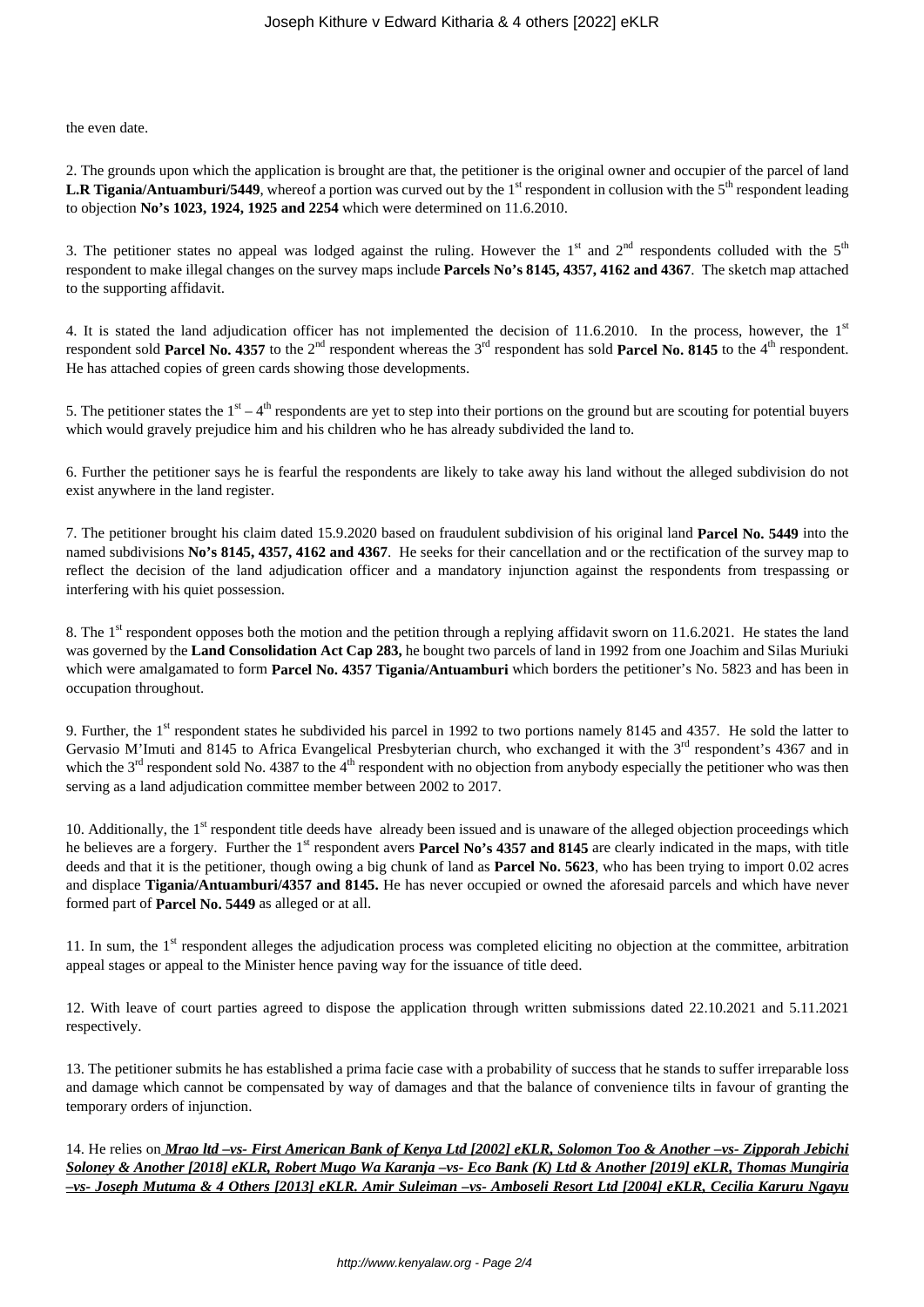# *–vs- Barclays Bank of Kenya & Another [2016] eKLR.*

15. On their part the  $1<sup>st</sup> - 3<sup>rd</sup>$  respondents submit the petitioner has failed to establish any prima facie case given the contents of replying affidavit dated 11.6.2021 establishing the history of the acquisition of their parcels and subsequent issuance of title deeds without any opposition by the petitioner.

#### 16. Secondly, it is submitted the petitioner has not demonstrate any irreparable damage and rely on *Pius Kipchirchir Kogo –vs-Frank Kimeli Tenai [2018] eKLR and Kenleb Cons. Ltd. –vs- New Gatitu Service Station Ltd & Another [1990] eKLR.*

17. On the issue of a prima facie case, the petitioner has the duty to establish if he has a right which has been legitimately interfered with by the respondents so as to call upon the latter to answer to the claim. (**See** *Mrao Ltd Supra).*

18. The petitioner claim is that he was the original actual and registered owner of **Parcel No. 5449** where he lives and which he subdivided into five portions namely **5449, 13533, 13534, 13535 and 13536.** He claims and which he says he established 0.20 acres had been illegally taken out through collusion by the respondents.

19. The petitioner has not attached any supporting documents in terms of title deeds, copies of search, adjudication record and or consents to demonstrate he has any proprietary rights as alleged or at all.

20. Secondly, the applicant states his original **No. 5449** is less 0.20 acres. There is no report or copy of the said title deed or an adjudication register extract attached so as to enable this court make a preliminary finding that indeed the applicant's land was interfered with by the respondents contrary to the law.

21. Regarding the issue of irreparable loss and damage which cannot be compensated by way of damages, the  $1<sup>st</sup> - 4<sup>th</sup>$  respondents have provided copies of title deeds to their parcels of land which under **Section 25** of the **Land Registration Act** is prima facie evidence of ownership except on account of illegality, collusion and or fraud.

22. Whereas the petitioner is alleging fraud and collusion the court will have to hear the petition on merits and determine the issues one way or the other.

23. Third the applicant's own demand letter dated 23.9.2020 clearly indicated the issue was regarding the re-establishment of boundaries between the disputed parcels of land which jurisdiction is bestowed upon the County Surveyor and not this court under **Sections 18 and 19** of the **Land Registration Act** as read together with the **Survey Act Cap 299 laws of Kenya**.

24. In *Azzuri Ltd –vs- Pinks properties Ltd [2018] eKLR* the Court of Appeal held boundary disputes pertaining to land falling within general boundary areas must be referred to the Land Registrar for resolution. In *George Kamau Macharia –vs- Dexka Ltd [2019] eKLR* the court held even if it was to hear and determine the case, it still needed the input of the Land Registrar who has the technical expertise and resources of the district surveyor to determine and ascertain the boundaries.

25. The law has given the survey department the power and mandate to deal with general boundaries. The letter dated 3.9.2020 to the area chief and the parties herein can only be seen in that light. The petitioner received the letter. Instead of submitting to the jurisdiction of the County Surveyor under **Sections 18 and 29** of the **Land Registration Act** he petitioner jumped the gun and filed the petition.

26. In *Willis Ochola –vs- Mary Ndege [2016] eKLR*, it was held the court has a duty to remind a party who has moved in the wrong way that he has prematurely come to court. Similarly, in *Estate of Sonrisa Ltd & Another –vs- Samuel Kamau Macharia & 2 Others [2020] eKLR* the Court of Appeal held the Registrar has wide investigative power under **Sections 14 (1), 16 – 19** of the **Land Registration Act** after which report, any aggrieved party can move to court under **Sections 79 (2) A, 80, 86 and 91 (a)** of the **Land Registration Act**. **See** *Reuben Kioko Mutyaene –vs- Hellen Kiunga Miriti & 4 Others; Ntalala Eric Mutura & Another (Interested Parties) [2021] eKLR*.

27. In the premises, I find the application dated 15.9.2020 lacking merits. The same is dismissed with costs to the respondents.